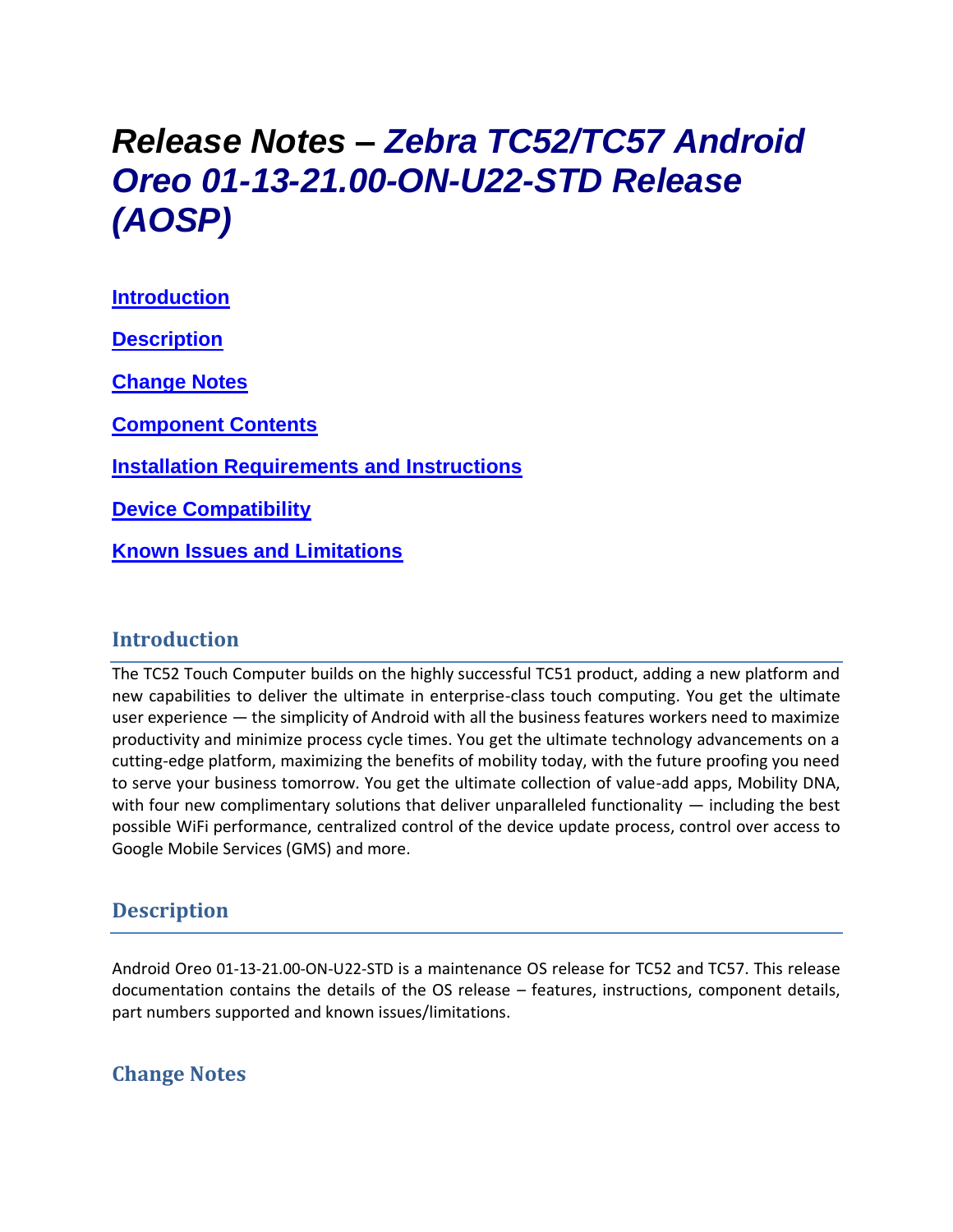• Initial Release for China

# <span id="page-1-0"></span>**Component Contents**

| Package Name                         | <b>Description</b>                                          |
|--------------------------------------|-------------------------------------------------------------|
| HE AOSP FULL PACKAGE 13 21 U00       | Full Package Update includes all<br>components              |
| HE AOSP INCREMENTAL UPDATE 13 21 U22 | Incremental Update to bring device<br>software to 13 01 U22 |

# **Component Version Info**

| <b>Component / Description</b>   | <b>Version</b>         |
|----------------------------------|------------------------|
| <b>Product Build Number</b>      | X1-13-21.00-ON-U22-STD |
| <b>Android Version</b>           | 8.1.0                  |
| <b>Security Patch level</b>      | 1/1/2019               |
| <b>Linux Kernel</b>              | 4.4.78                 |
| <b>Android SDK Level</b>         | 27                     |
| Platform (TI/MPA/QC etc)         | QC SDM660              |
| <b>Bluetooth Stack</b>           | <b>NA</b>              |
| <b>Partition Table</b>           | <b>NA</b>              |
| <b>Flash Size</b>                | 32 GB                  |
| <b>GPU Version</b>               | OpenGL ES 3.2 V@269.0  |
| <b>RAM Size</b>                  | 4GB                    |
| ActiveEdge                       | 2.5.16                 |
| AnalyticsMgr                     | 2.4.0.1140             |
| Audio (Microphone and Speaker)   | 0.27.0.0               |
| <b>Battery Management</b>        | Version: 1.4.2         |
| <b>Battery Swap</b>              | Version: $2.0.1$       |
| <b>Bluetooth Pairing Utility</b> | Version 3.14           |
| Data Analytics                   | 3.5.0.1048             |
| <b>DataWedge</b>                 | 7.2.5                  |
| <b>Device Central</b>            | 2.0.22.1               |
| Diagnostic Tool                  | 1.16.1.3               |
| <b>EMDK</b>                      | 7.2.2.2202             |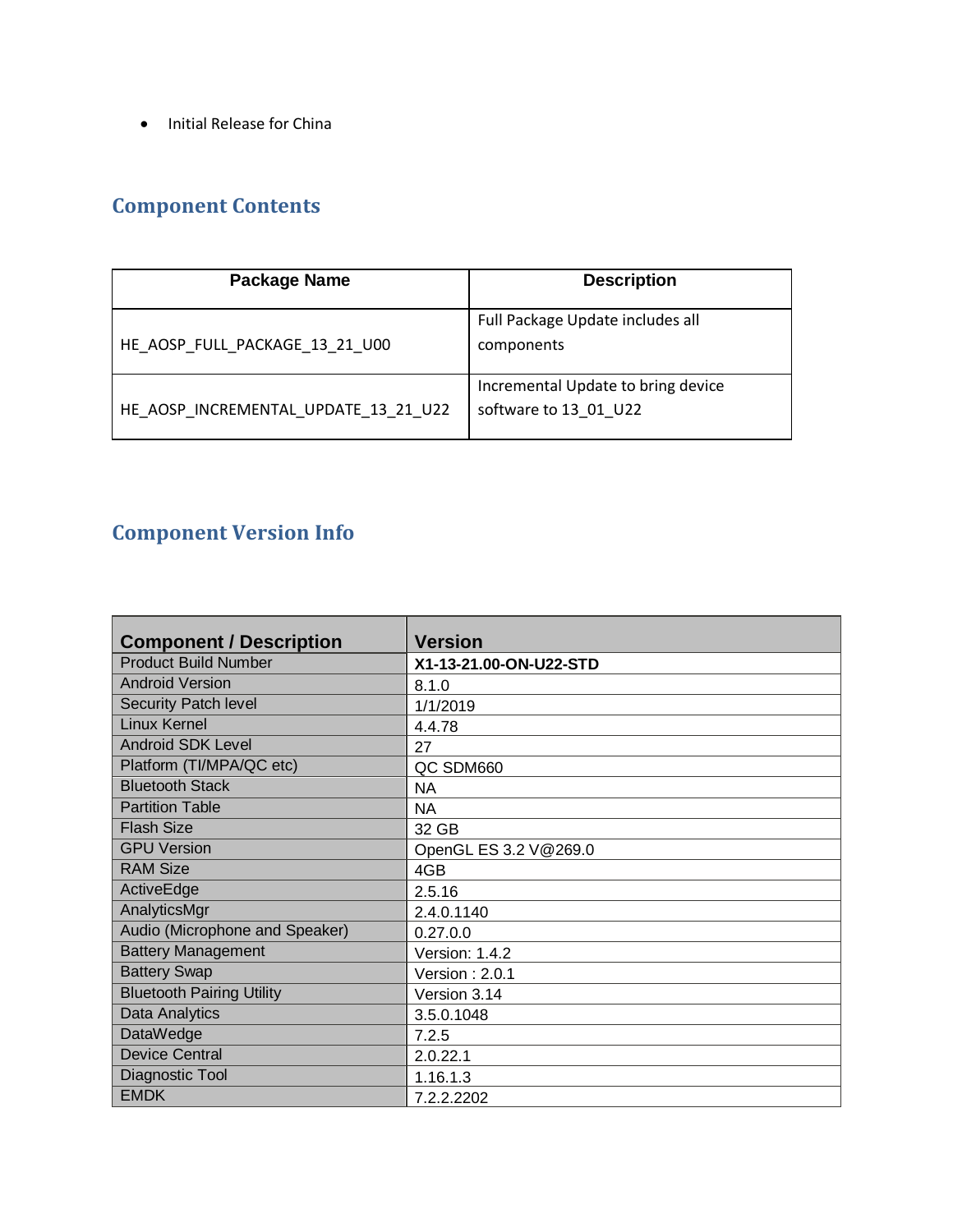| <b>Enterprise Keyboard</b>      | 2.0.1.9                    |
|---------------------------------|----------------------------|
| Fota                            | 1.0.0.3                    |
| <b>MX</b>                       | MXMF version: 8.4.1.3      |
| <b>NFC</b>                      | NFC_NCIHALx_ARC0.8.4.0     |
| <b>OSX</b>                      | QCT.81.8.12.3              |
| <b>PTT Express</b>              | 3.1.39                     |
| Rxlogger                        | Version 5.4.12.0           |
| <b>Scanning Framework</b>       | 20.0.52.0                  |
| Simulscan                       | Version: 3.0.6             |
|                                 | SimulScanEngine: 2.0.9     |
| SMARTMU(WorryFree Wifi Analyzer |                            |
| WFW version)                    | WFW_QA_2_3.3.0.002_O       |
| <b>StageNow</b>                 | Version 3.2.1.0            |
| <b>Touch Panel</b>              | 2.0-Finger-1-0 for Thunder |
| <b>WLAN</b>                     | FUSION_QA_2_1.3.0.012_O    |
| Zebra BlueTooth                 | 1.3                        |
| <b>Zebra Data Service</b>       | 1.0.0.1002                 |
| Zebra Volume Control (ZVC)      | 2.1.0.15                   |
| <b>Zebra Folders</b>            | 8.1                        |

## <span id="page-2-0"></span>**Installation Requirements and Instructions**

**Instructions:** [https://www.zebra.com/content/dam/zebra\\_new\\_ia/en-us/software/operating](https://www.zebra.com/content/dam/zebra_new_ia/en-us/software/operating-system/helios/oreo-os-update-instructions.pdf)[system/helios/oreo-os-update-instructions.pdf](https://www.zebra.com/content/dam/zebra_new_ia/en-us/software/operating-system/helios/oreo-os-update-instructions.pdf)

| <b>Current</b><br><b>Software</b><br>on Device | <b>Steps Needed to Move to This Release</b>                                        | <b>Comments</b> |
|------------------------------------------------|------------------------------------------------------------------------------------|-----------------|
| <b>Initial</b><br>Release                      | HE AOSP FULL PACKAGE 13 21 U00 followed by<br>HE AOSP INCREMENTAL UPDATE 13 21 U22 |                 |

### **Device Compatibility**

This software release has been approved for use on the following devices.

|                           | Operating |
|---------------------------|-----------|
| <b>Device Part Number</b> | System    |